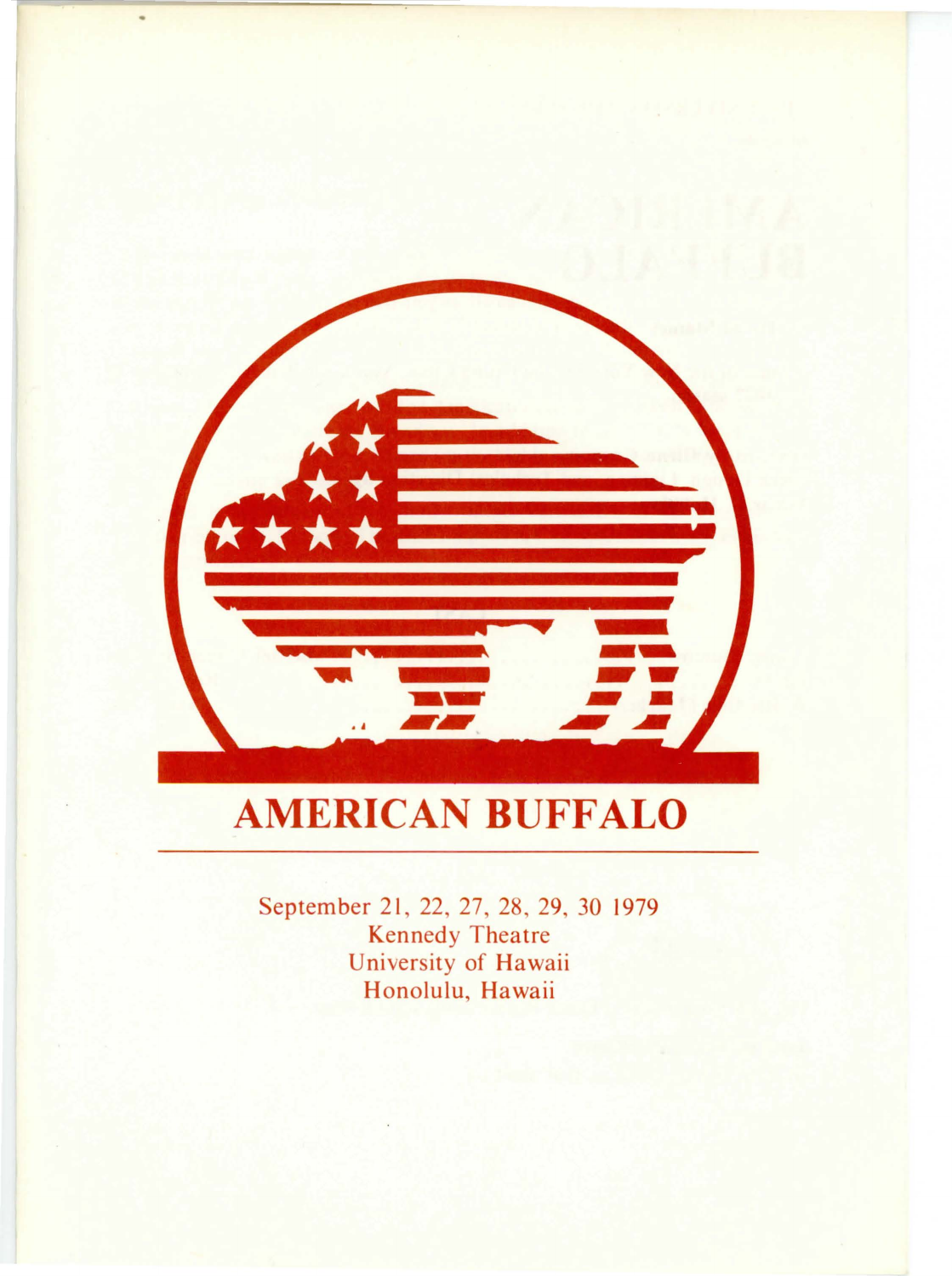## THE UNIVERSITY THEATRE presents

# **AMERICAN BUFFALO**

## by **David Mamet**

Winner of the New York Drama Critics Circle Award for Best American play of the 1977 season.

Directed by **Glenn Cannon**  Scene Design, Lighting, and Technical Direction by **Victor G. Holliday** 

### **CAST**

The play takes place in Don's Resale Shop, a junk shop.

ACT I: Morning ACT II: Around II p.m. that night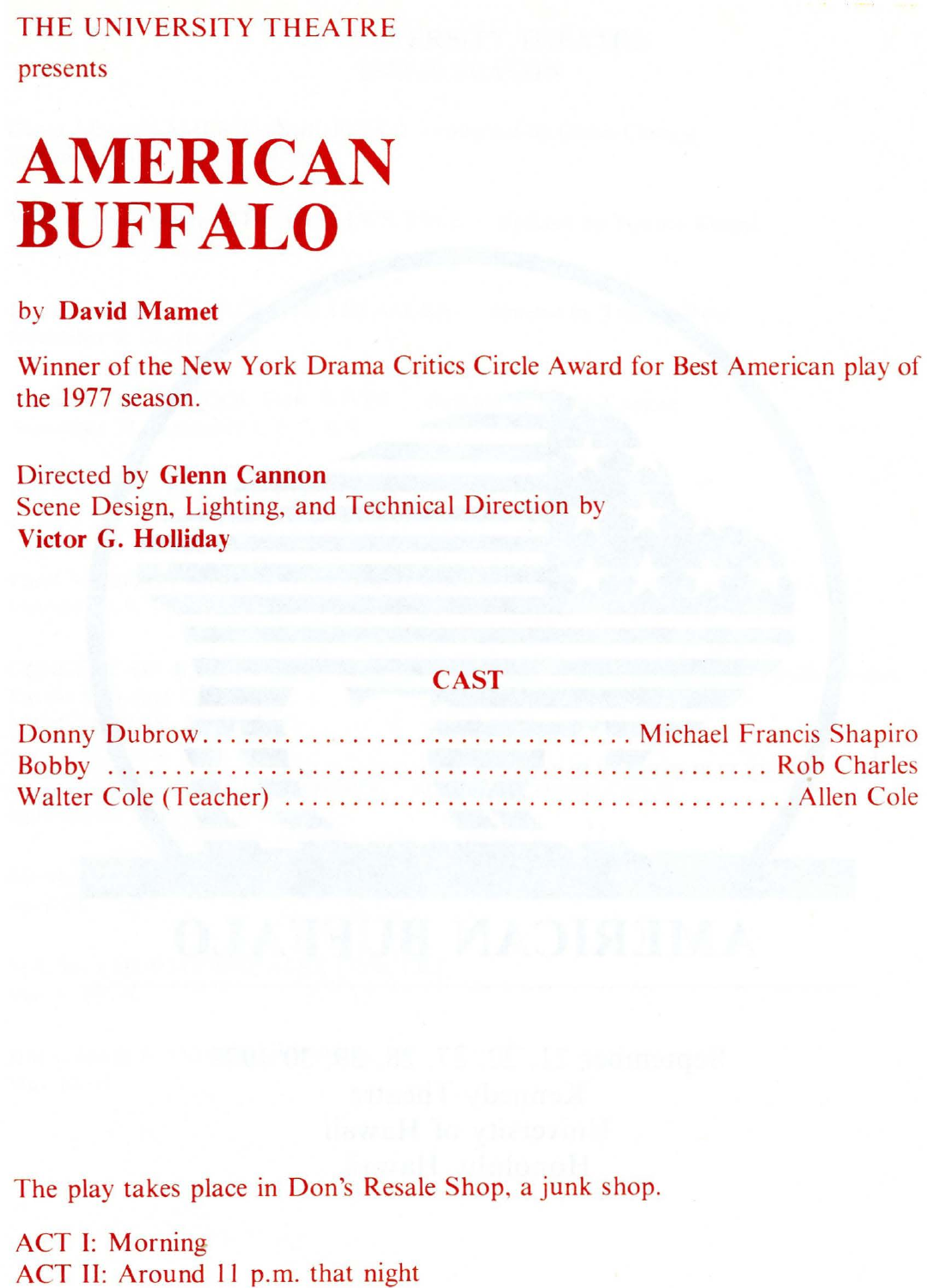#### **ABOUT THE PLAYWRIGHT:**

David Mamet, author of such plays as *The Duck Variations, Sexual Perversill' in Chicago, The Woods, Reunion, A Lffe in the Theatre,* and *The Water Engine,* is acclaimed for his brilliant use of dialogue. He catches the flavor of conversation but also incorporates a type of poetry found in everyday speech. Mamet's genius for dialogue has been compared with the writings of Harold Pinter and J.D. Salinger.

*Americ·an Buffalo* won the Obie Award in 1976 for its off-Broadway run, and the Drama Critics Circle Award for Best American Play in 1977, when it moved to the Ethel Barrymore Theatre on Broadway. In addition to the awards for *American Buffalo,* Mamet won an Obie Award for the highly successful off-Broadway run of *Sexual Perversin· in Chicago.* 

Mamet is a graduate of Goddard College, Vermont, and was most recently Director of the St. Nicholas Theatre Company in Chicago, where many of his plays have premiered.